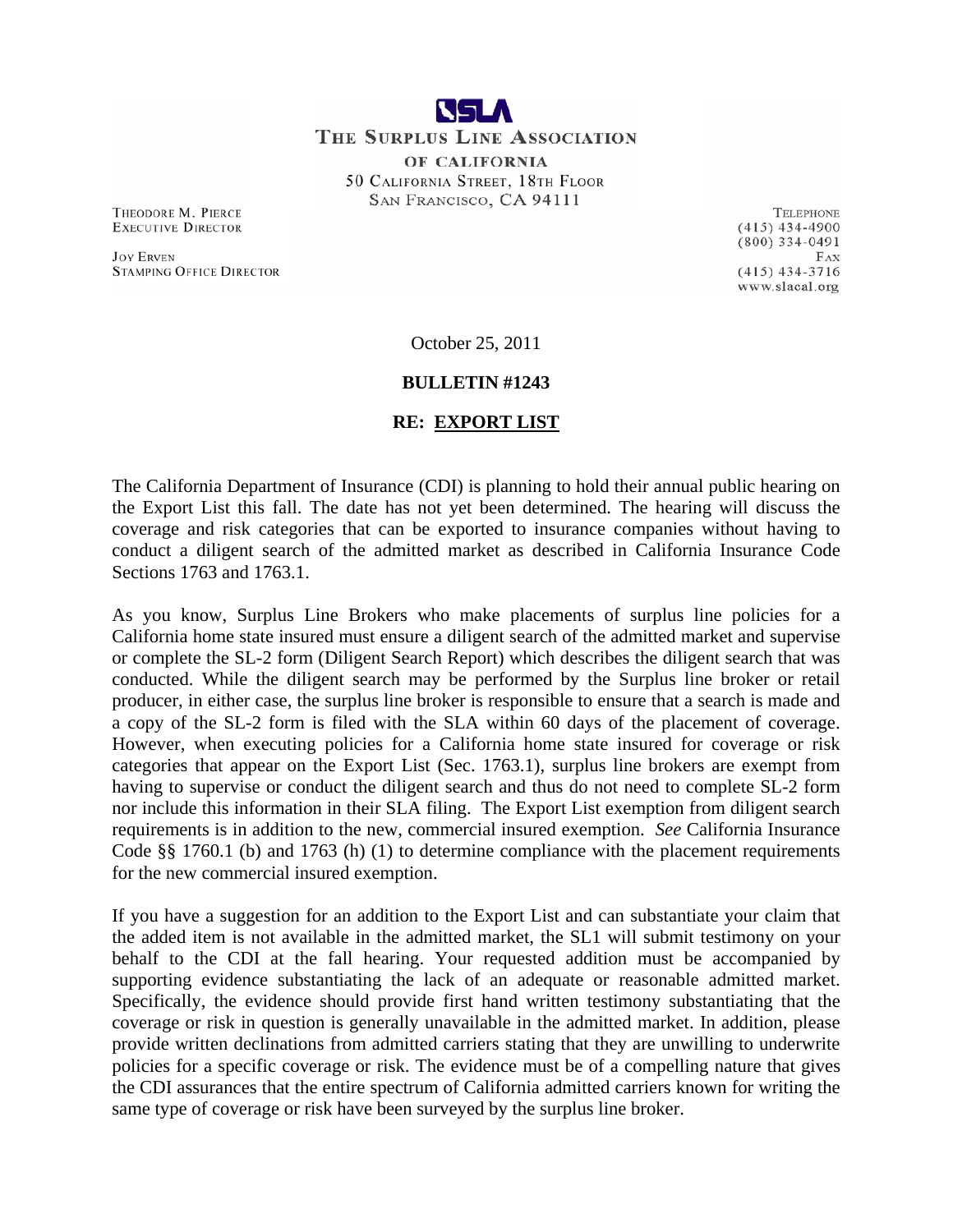If you want the SLA to testify on your behalf, please forward the information described above to Ted Pierce, Executive Director, SLA. The SLA will issue a bulletin at least 30 days prior to the hearing listing the items proposed as additions to the List. Enclosed is a current copy of the Export List for your review.

Sincerely,

ou m/

Ted Pierce Executive Director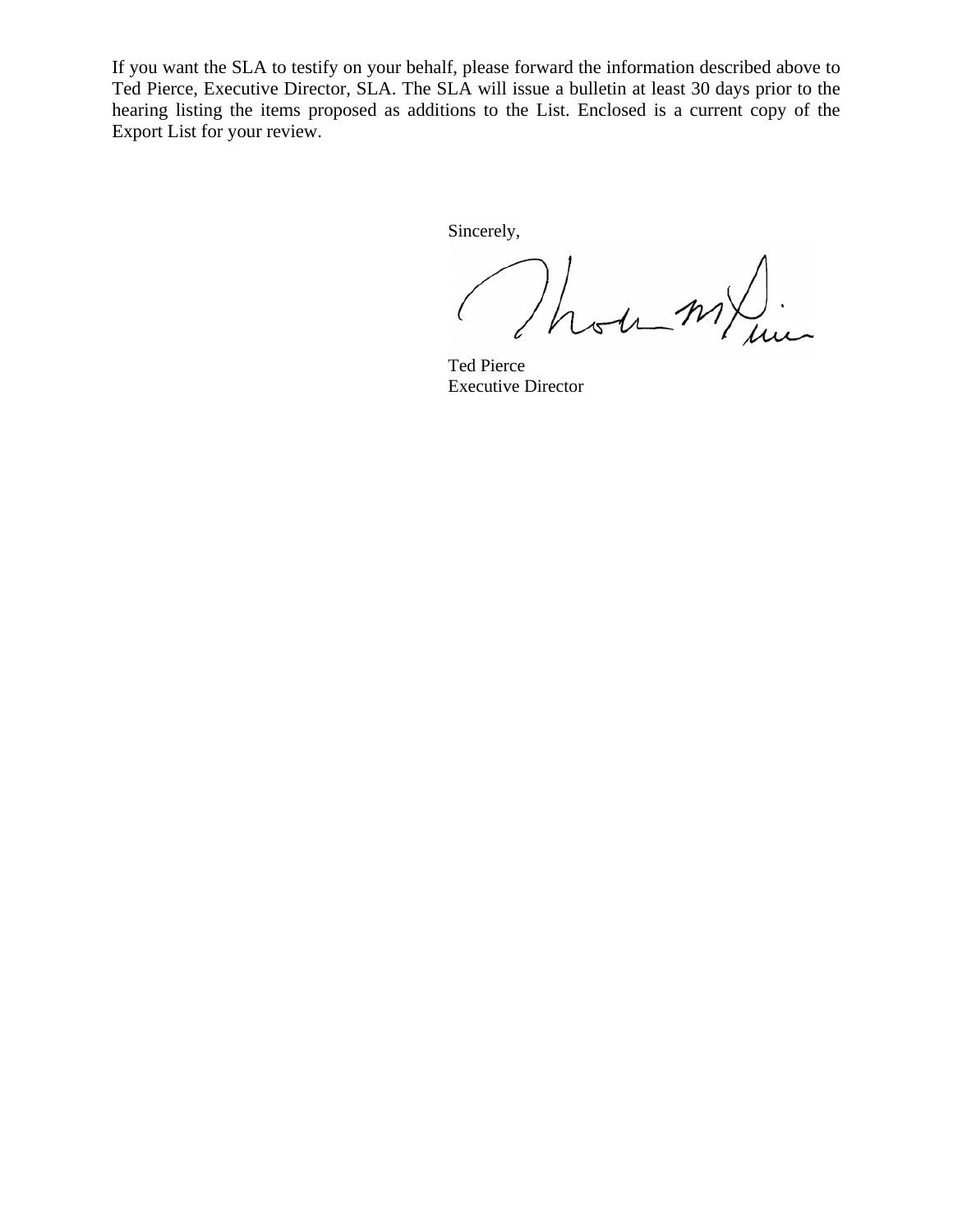### **EXPORT LIST 2010**

#### **Automobile**

Exotic/Classic/Antique Autos With a Value in Excess of \$100,000

## **Aviation**

**Aviation Excess Liability** Short Term Media/Entertainment Non-Owned Contingent Aircraft Liability (Film/Entertainment Productions)

#### **Crime**

**Excess Crime** Kidnap & Ransom

#### **Disability**

Bridge Plan\* High Limits Disability\*\* International Major Medical

#### **Event Coverage**

**Event Cancellation** 

#### **Fire & Allied Lines**

Amusement Parks/Carnivals and Amusement Devices Commercial DIC/Stand Alone Earthquake Disaster Income Protection **Excess Flood** Explosive Manufacturing/Sales/Storage Hay in the Open Homeowners Earthquake-Excess Limits or Deductible Buyback Individual Insureds With Large Schedules Where the TIV(Total Insured Values) Are in Excess Of \$500 million **Sawmills Vacant Buildings** 

#### **General Liability**

Ambulance Service Including Professional Liability **Amusement Parks/Carnivals/Devices Blasting Contractors Building Moving** Contractors Engaged In Construction of New Tract Homes And/Or New Condominiums Clinical and Similar Tests of Pharmaceutical, Medical, Biological and Other Similar Products

#### #566232v1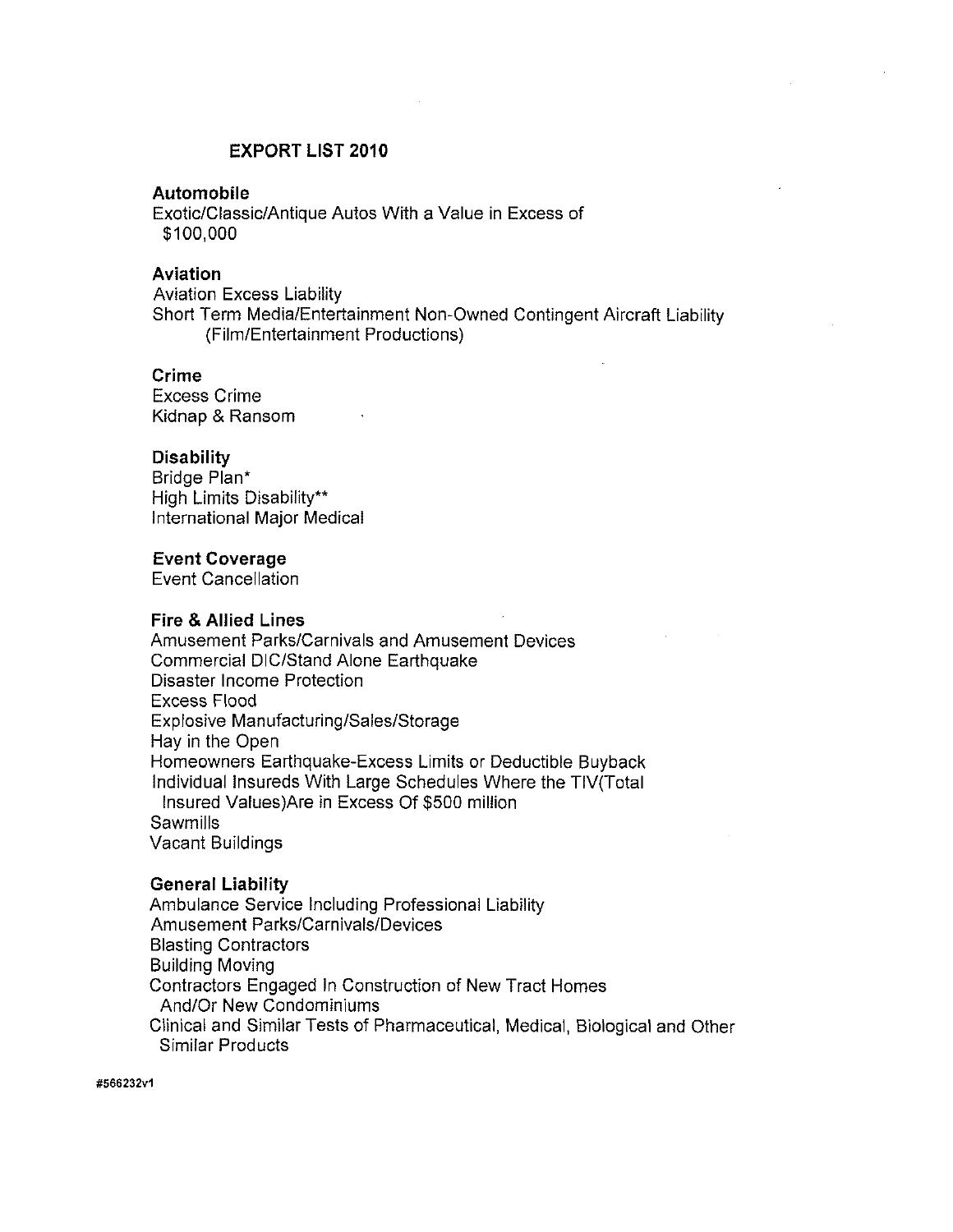Crane and Rigging Contractors **Demolition Contractors Employment Practices Liability Environmental Impairment Remediation and Pollution Liability** Excess Liability Where Part of Underlying Is Nonadmitted Explosives Including Manufacturing/Sales/Storage **Fireworks Displays** Foster Family (occurrence based only) Hot Air Balloon Limits That Attach In Excess of \$150 Million **Oilfield Contractors Outfitters & Guides** Patent/Trademark/Copyright Infringement Products/Completed Operations (written on a stand alone basis) **Products Recall Security Guard Services** Seasonal or Mobile, Concessionaires, Vendors and Fairs, with or without Liquor Liability Short Term Special Event (excluding hole-in-one-coverage) Tattoo and Body Piercing Shops

#### **Inland Marine**

All vessels in excess of 30 feet and rated with a maximum speed of  $45$  mph Any vessel with a Maximum Rated Speed in Excess of 55 mph **Excess Motor Truck Cargo** 

Personal Articles Floaters Written On a Stand Alone Basis where the value of the schedule is in excess in of \$1,000,000 or contains a single item(s) over \$100,000

#### **Political**

Political Risks Including Expropriation, Confiscation, Unfair Calling

#### **Prize**

Prize Indemnification (excluding hole-in-one-coverage)

#### **Professional Liability**

Architects & Engineers/Condo coverage only **Campaign Treasurers Creditors' Committees** Tattoo and Body Piercing Shops

#### **Railroad**

Short Term Media/Entertainment Railroad Protective Liability (Film/Entertainment Productions)

#566232v1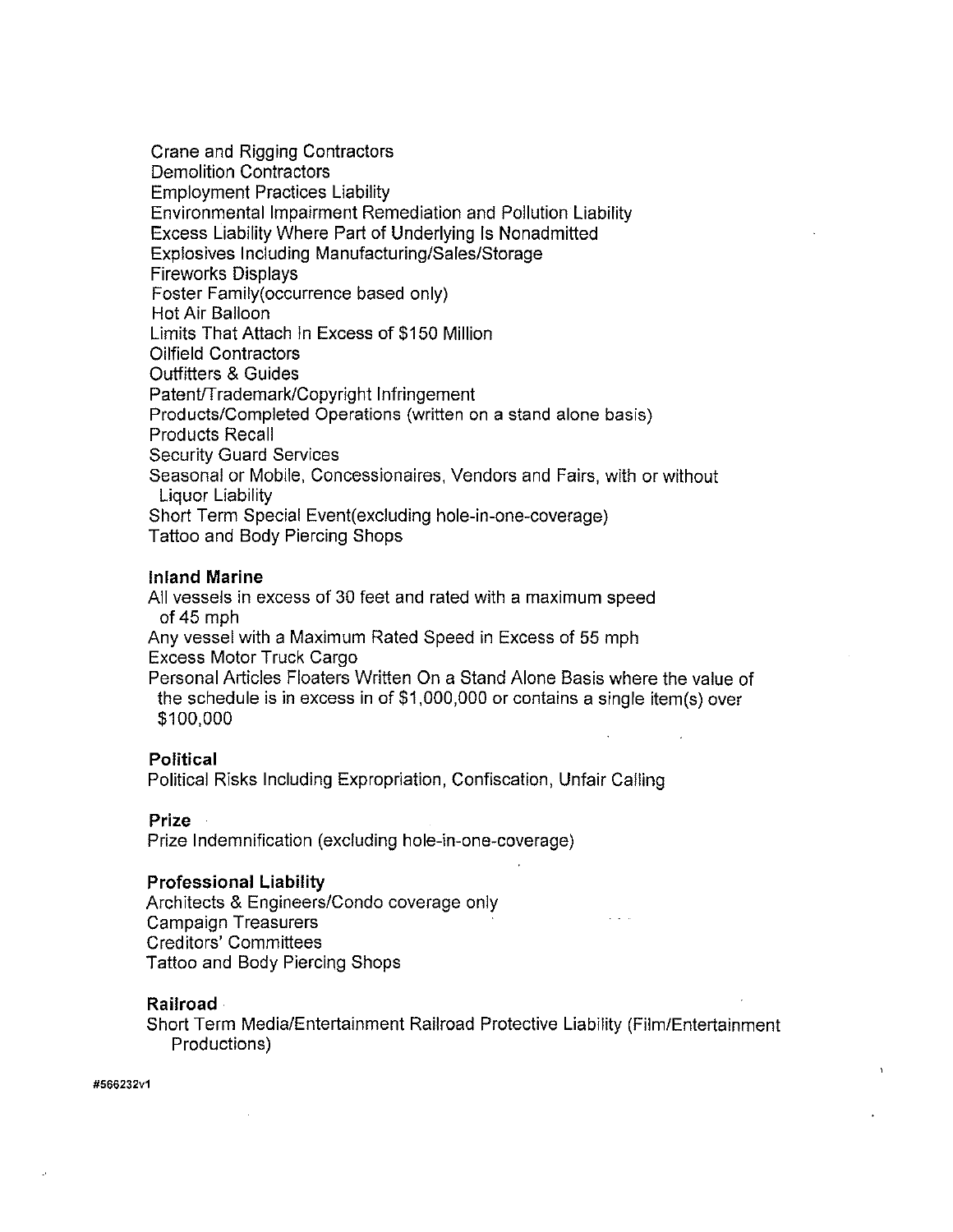#### **Miscellaneous**

Short Term Media/Entertainment Failure to Survive Coverage for \$5 million and over (Film/Entertainment Productions)

The items in bold are headings only and not export items in and of themselves.

\*The Bridge Plan covers 65 year old people who must wait a certain period before they can enroll in Medicare. These people either 1) failed to meet the residency requirement of Medicare and must wait 5 years to meet the residency requirement or 2) failed to enroll during the proper Medicare enrollment period and now must wait a brief period before they are eligible to enroll.

\*\*High Limits Disability is coverage that offers benefit amounts over the admitted market maximum issue and participation limits and/or includes occupations which are not eligible through the admitted markets.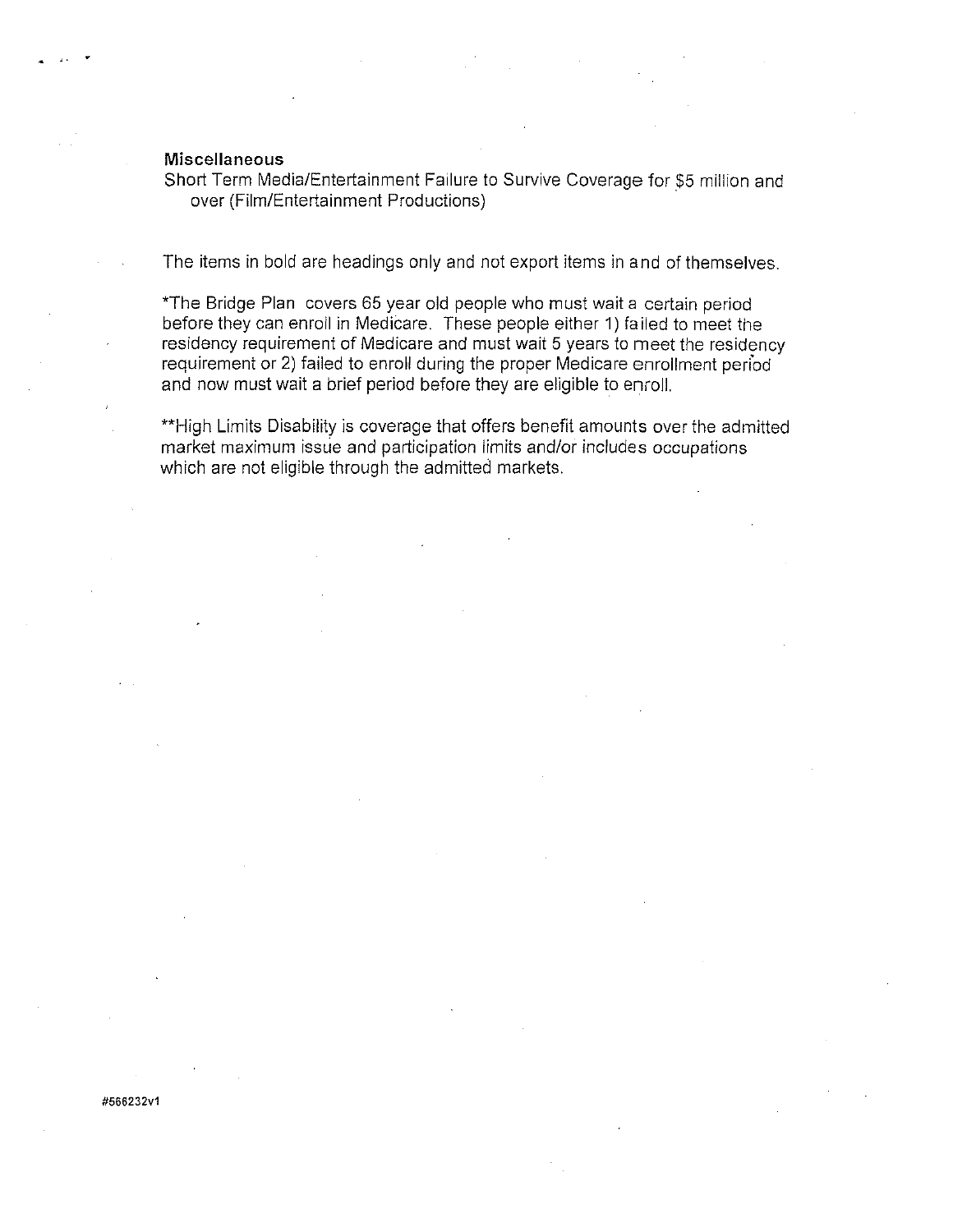# **California Department of Insurance Export List**

| Export List Item                                                        | <b>Export List Code</b> |
|-------------------------------------------------------------------------|-------------------------|
| <b>ACCIDENT/DISABILITY</b>                                              |                         |
| <b>BRIDGE PLAN*</b>                                                     | 707                     |
| HIGH LIMITS DISABILITY**                                                | 706                     |
| INTERNATIONAL MAJOR MEDICAL                                             | 705                     |
|                                                                         |                         |
| <b>AUTOMOBILES</b>                                                      |                         |
| EXOTIC/CLASSIC/ANTIQUE AUTOS                                            | 52                      |
| <b>AVIATION</b>                                                         |                         |
|                                                                         |                         |
| <b>AVIATION EXCESS LIABILITY</b>                                        | 586                     |
| SHORT TERM MEDIA/ENTERTAINMENT NON OWNED CONTINGENT AIRCRAFT LIABILITY  | 590                     |
| <b>CRIME</b>                                                            |                         |
| <b>EXCESS CRIME</b>                                                     | 152                     |
| KIDNAP AND RANSOM                                                       | 153                     |
|                                                                         |                         |
| <b>FIRE &amp; ALLIED LINES</b>                                          |                         |
| AMUSEMENT PARKS/CARNIVALS                                               | 405                     |
| COMMERCIAL DIC/STAND ALONE EARTHQUAKE                                   | 406                     |
| DISASTER INCOME PROTECTION                                              | 415                     |
| <b>EXCESS FLOOD</b>                                                     | 413                     |
| EXPLOSIVE INC MFG/SALES/STORAGE                                         | 407                     |
| HAY IN THE OPEN                                                         | 412                     |
| HOMEOWNERS EQ/EXCESS LIMITS OR DEDUCTIBLE BUYBACK                       | 408                     |
| INDIV INSURED W/LARGE SCHED TIV > \$500M                                | 409                     |
| SAWMILLS                                                                | 411                     |
| VACANT BUILDINGS                                                        | 410                     |
| <b>GENERAL LIABILITY</b>                                                |                         |
|                                                                         |                         |
| AMBULANCE SERVICES INC. PROF LIABILITY                                  | 561                     |
| AMUSEMENT PARKS/CARNIVALS/DEVICES                                       | 562                     |
| BLASTING CONTRACTORS                                                    | 563                     |
| <b>BUILDING MOVING</b>                                                  | 564                     |
| CLINICAL & SIMILAR TESTS OF PHARMACEUTICAL, MEDICAL, BIOLOGICAL & OTHER | 565                     |
| SIMILAR PRODUCTS                                                        |                         |
| CONTRACTORS ENGAGED IN NEW TRACT HOMES AND/OR CONDOMINIUMS              | 566                     |
| CRANE & RIGGING CONTRACTORS                                             | 591                     |
| DEMOLITION CONTRACTORS                                                  | 567                     |
| EMPLOYMENT PRACTICES LIABILITY                                          | 569                     |
| ENVIRONMENTAL IMPAIRMENT REMEDIATION & POLLUTION LIABILITY              | 568                     |
| EXCESS LIABILITY/UNDERLYING NONADMITTED                                 | 582                     |
| EXPLOSIVES MFG/SALES/STORAGE                                            | 570                     |
| FIREWORKS DISPLAYS                                                      | 571                     |
| FOSTER FAMILY (OCCURRENCE BASED ONLY)                                   | 588                     |
| HOT AIR BALLOON                                                         | 589                     |
| LIMITS THAT ATTACH IN EXCESS OF \$150M                                  | 573                     |
| OILFIELD CONTRACTORS                                                    | 574                     |
| OUTFITTERS AND GUIDES                                                   | 579                     |